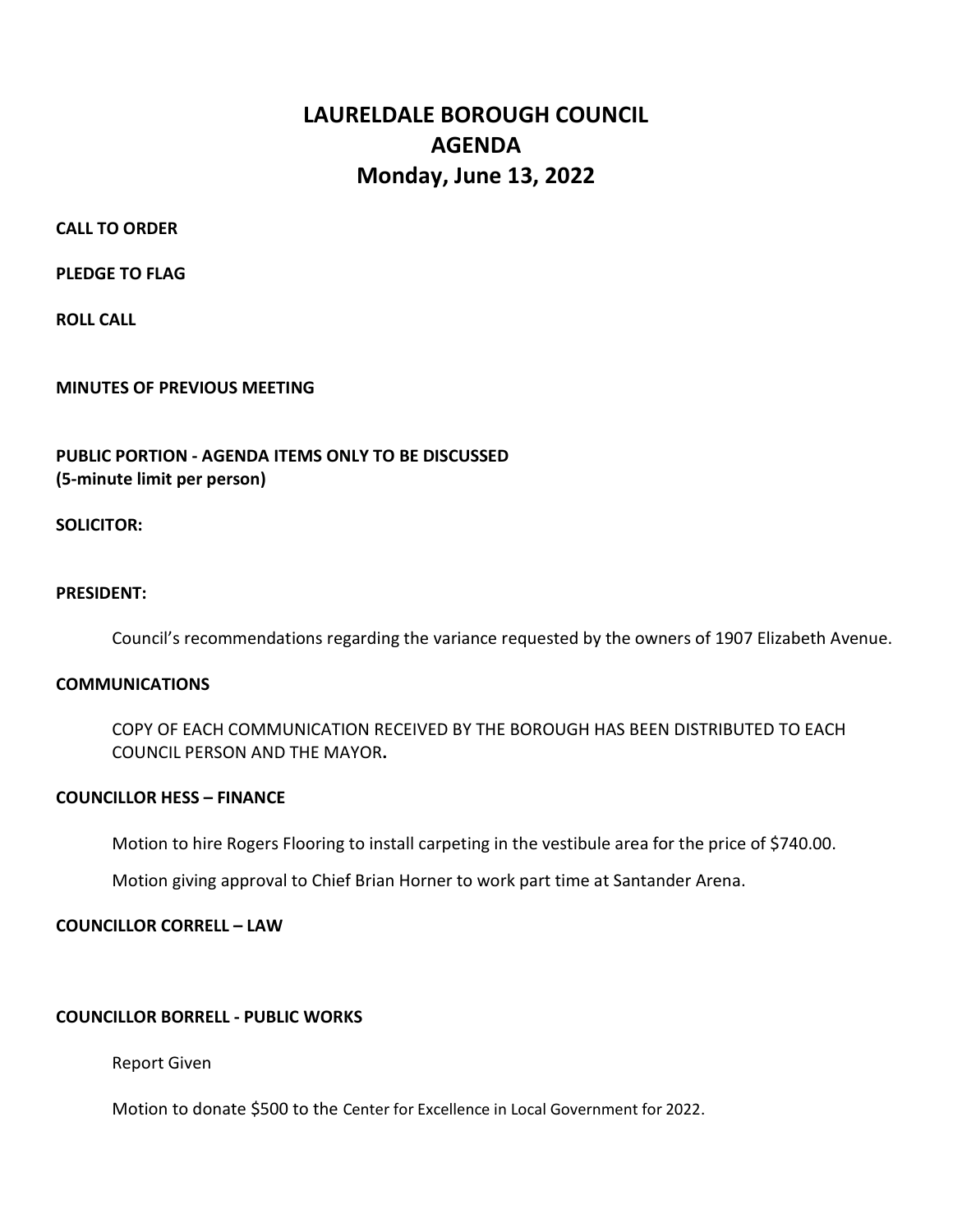#### COUNCILLOR HARRIS– PROPERTY AND SUPPLY

Report Given

### COUNCILLOR PURSELL – PUBLIC HEALTH

Report Given

### COUNCILLOR SUSTELLO– PARKS AND RECREATION

Report Given

Motion to order 25 signs for Fall Fest that can be used annually. The signs will be ordered from US Express and cost \$19.00 each. There will be a \$24.00 set up fee.

Motion to sign an agreement with No Nonsense Neutering. The program will spay/neuter up to 25 cats at a cost of \$40.00 each.

Motion to approve the manhole work to be completed at Ridgeway and Elizabeth Ave by Abel Recon. Quote \$7800.00

ENGINEER:

#### UNFINISHED BUSINESS

AUTHORIZATION & APPROVAL TO PAY BILLS

REPORT OF MAYOR

REPORT FROM CENTRAL FIRE COMPANY

#### REPORT OF TAX COLLECTOR

Total taxes collected in May 2022 were \$25,355.50.